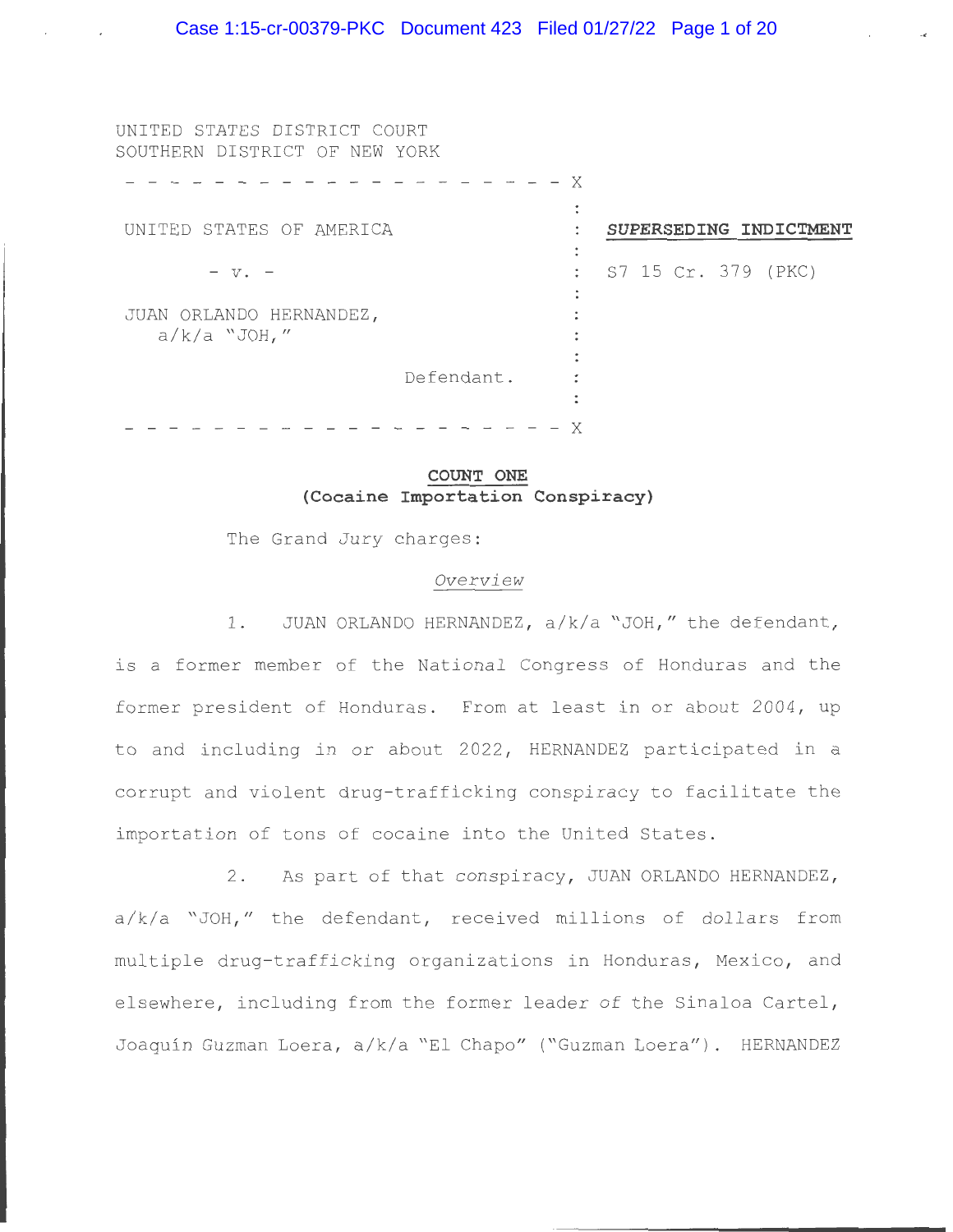# Case 1:15-cr-00379-PKC Document 423 Filed 01/27/22 Page 2 of 20

used those drug-trafficking proceeds to enrich himself, finance his political campaigns, and commit voter fraud, including in connection with the 2013 and 2017 Honduran presidential elections . In exchange, HERNANDEZ protected drug traffickers, including his brother and former member of the Honduran National Congress Juan Antonio Hernandez Alvarado, a/k/a "Tony Hernandez" ("Hernandez Alvarado"), from investigation, arrest, and extradition; caused sensitive law enforcement and military information to be provided to drug traffickers to assist their criminal activities; caused members of the Honduran National Police and military to protect drug shipments in Honduras; and allowed brutal violence to be committed without consequence .

3. In the process, JUAN ORLANDO HERNANDEZ, a/k/a "JOH," the defendant, abused his position as the president of Honduras to operate the country as a narco-state, in order to enrich himself and corruptly gain and maintain power; corrupted the legitimate institutions of Honduras, including parts of the Honduran National Police, military, and National Congress; and, while publicly purporting to be an ally of the United States, contributed with his co- conspirators to Honduras becoming one of the largest transshipment points in the world for United Statesbound cocaine .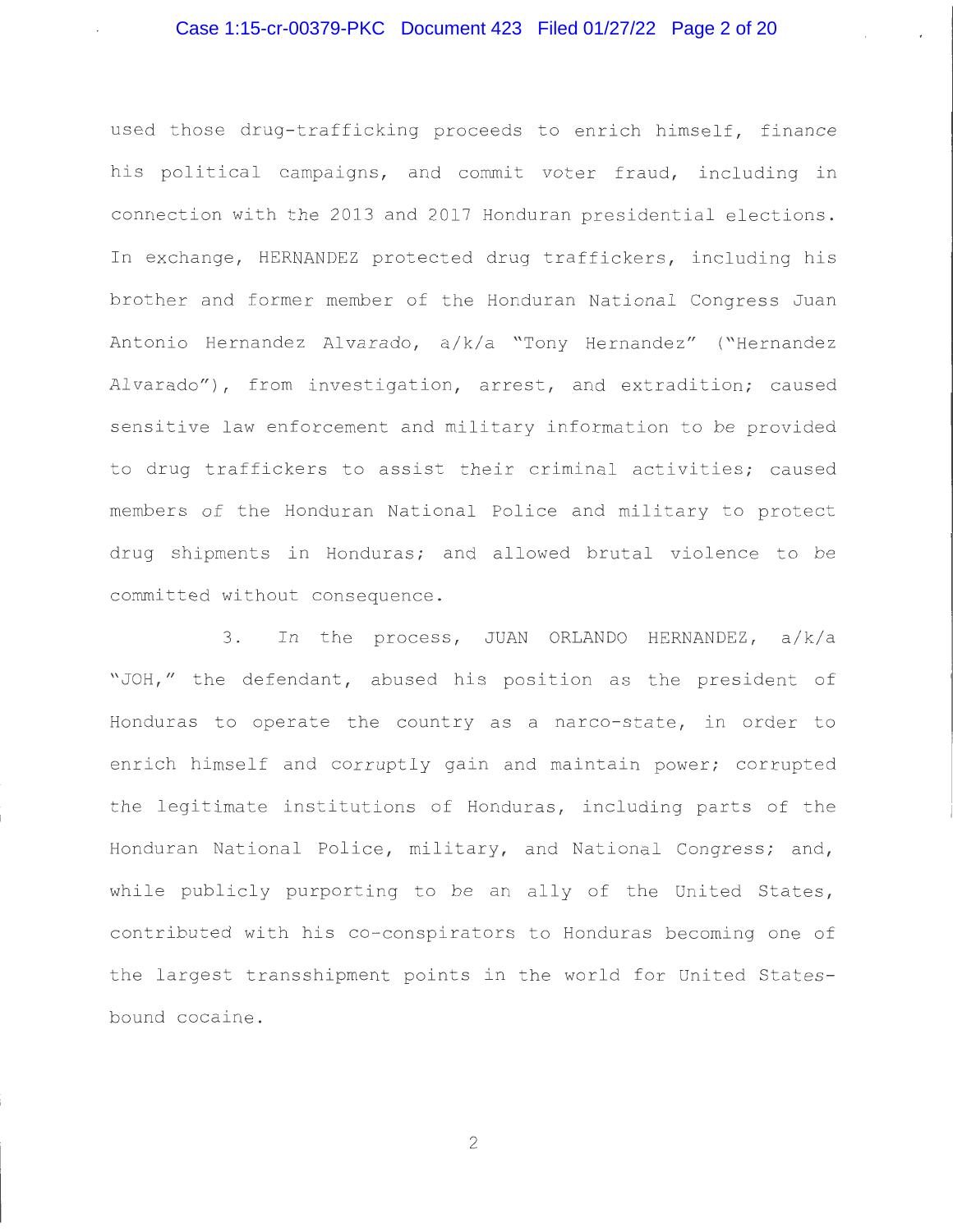### *Means and Methods of the Drug-Trafficking Conspiracy*

4. In furtherance of the drug-trafficking conspiracy, at various times between in or about 2004 and in or about 2022 , JUAN ORLANDO HERNANDEZ,  $a/k/a$  "JOH," the defendant, and other members of the conspiracy organized and executed their drugtrafficking activities including as follows :

a. Since at least in or about 2004, multiple drug- trafficking organizations in Honduras and elsewhere worked together to receive multi-ton loads of cocaine sent to Honduras from, among other places, Colombia and Venezuela, via maritime and air routes. The maritime shipments were shipped north from Venezuela's coastline using go-fast vessels, fishing boats, and container ships. Air shipments were often shipped from clandestine airstrips, typically made of dirt or grass, in Colombia and Venezuela, and received at similar clandestine airstrips in Honduras. Once the cocaine arrived in Honduras, drug-trafficking organizations transported the drugs westward in Honduras toward the border with Guatemala and eventually to the United States .

b. Since at least in or about 2004, members of the conspiracy transported through Honduras more than approximately 500,000 kilograms of United States-bound cocaine. In order to achieve safe passage through Honduras for those enormous cocaine shipments, drug-trafficking organizations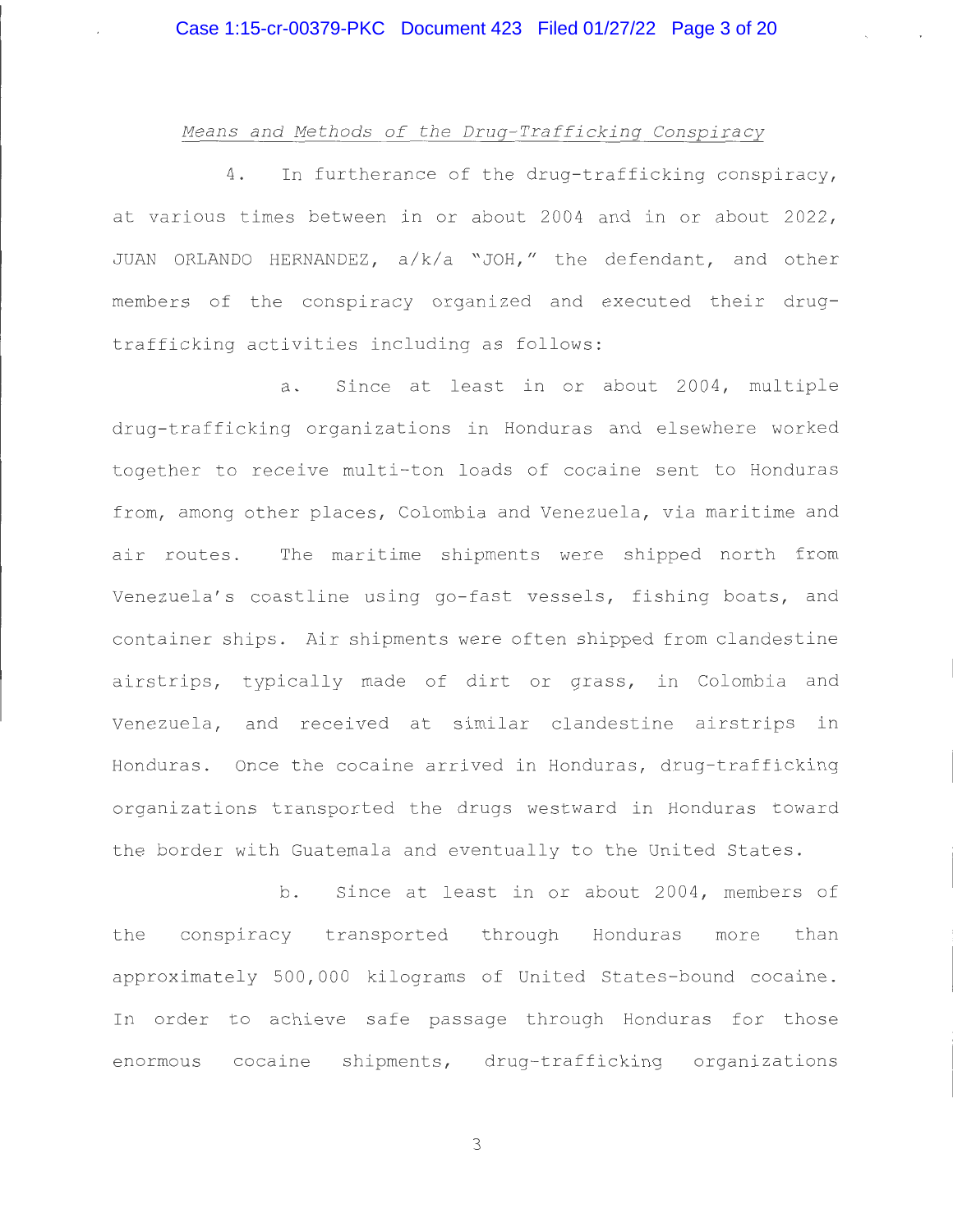## Case 1:15-cr-00379-PKC Document 423 Filed 01/27/22 Page 4 of 20

obtained the support, protection, and direct participation of certain prominent Honduran public officials, including HERNANDEZ.

c. Drug traffickers paid bribes to HERNANDEZ and other public officials, including to other past presidents of Honduras and to members of the National Congress of Honduras, Honduran National Police, and Honduran military. In exchange, public officials, including HERNANDEZ, provided drug traffickers with, for example, protection from investigation and arrest, and access to law enforcement and military information, including data from flight radar in Honduras, which enabled drug traffickers to evade detection by Honduran authorities .

d. HERNANDEZ, along with other prominent public officials, coordinated with drug traffickers in furtherance of the conspiracy in order to, among other things: transport and distribute these large cocaine shipments; enlist and cause others to provide heavily armed security to protect members of the conspiracy, their cocaine shipments, and HERNANDEZ during some of his meetings with drug traffickers; interfere with drugtrafficking investigations; prevent the extradition to the United States of drug traffickers; enrich themselves, while the people of Honduras endured conditions of poverty and rampant violence; and gain and maintain political power by, among other things, bribing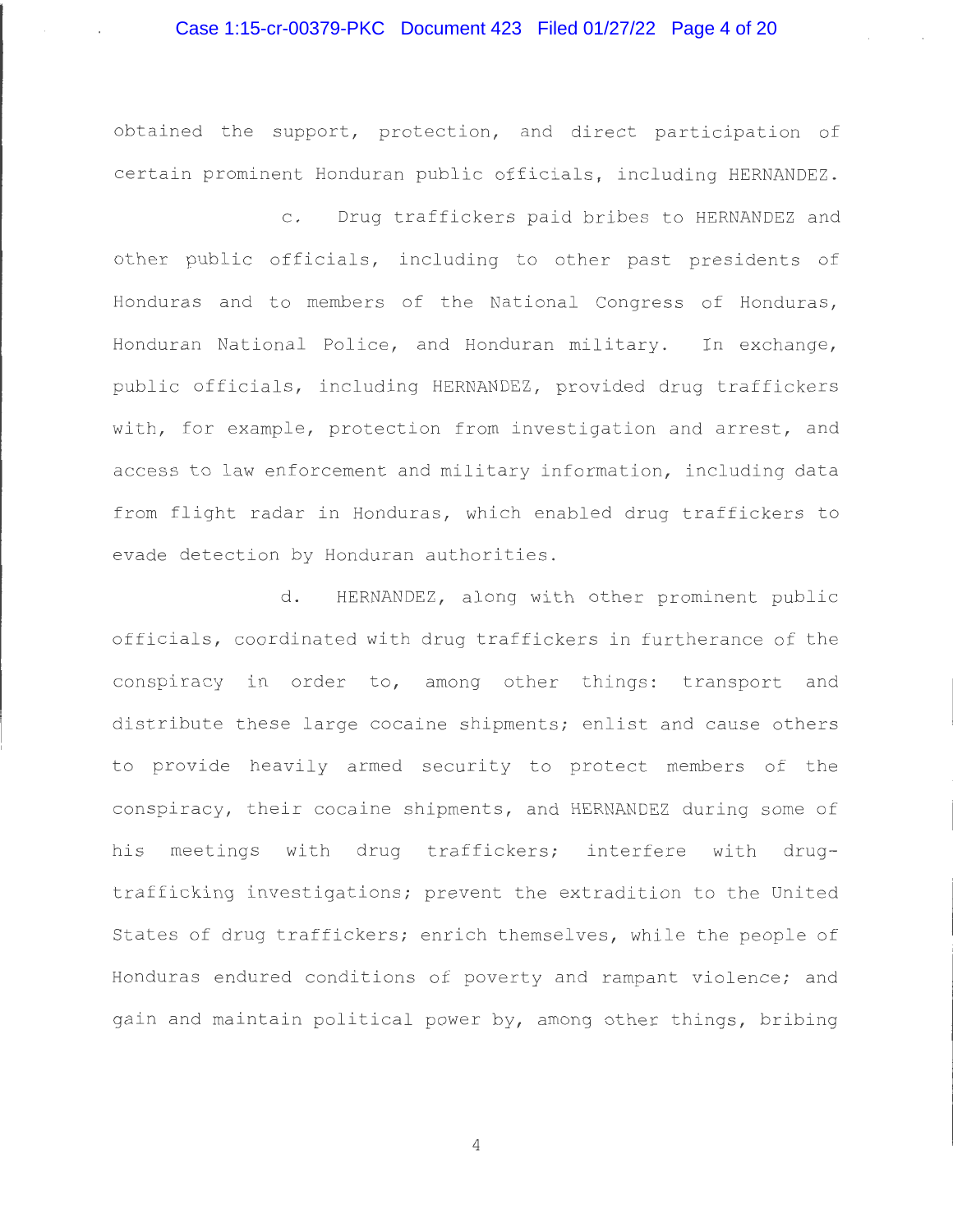# Case 1:15-cr-00379-PKC Document 423 Filed 01/27/22 Page 5 of 20

others with drug-trafficking proceeds to ensure their election to public office, including through voter fraud.

## *Acts in Furtherance of the Drug-Trafficking Conspiracy*

5. In furtherance of the drug-trafficking conspiracy and to effect the illegal objects thereof, JUAN ORLANDO HERNANDEZ,  $a/k/a$  "JOH," the defendant, and other members of the conspiracy engaged in, among other things, the following activity:

a. In or about 2005, HERNANDEZ, who was then a congressman running for reelection, accepted approximately \$40,000 in drug-trafficking proceeds from Victor Hugo Diaz Morales, a/k/a "El Rojo" ("Diaz Morales"), the former leader of a drug-trafficking organization based in Honduras and Guatemala, which bribe was paid through Hernandez Alvarado. In return, Diaz Morales's organization, which was working at the time with Hernandez Alvarado, received information and protection from Honduran law enforcement that helped Diaz Morales and Hernandez Alvarado transport large quantities of United States-bound cocaine through Honduras to Guatemala .

b. In or about 2009, HERNANDEZ began to campaign to become president of the Honduran National Congress. Around this time, Diaz Morales provided approximately \$100,000 in drugtrafficking proceeds to Hernandez Alvarado for, among other public officials, HERNANDEZ. In exchange, Hernandez Alvarado promised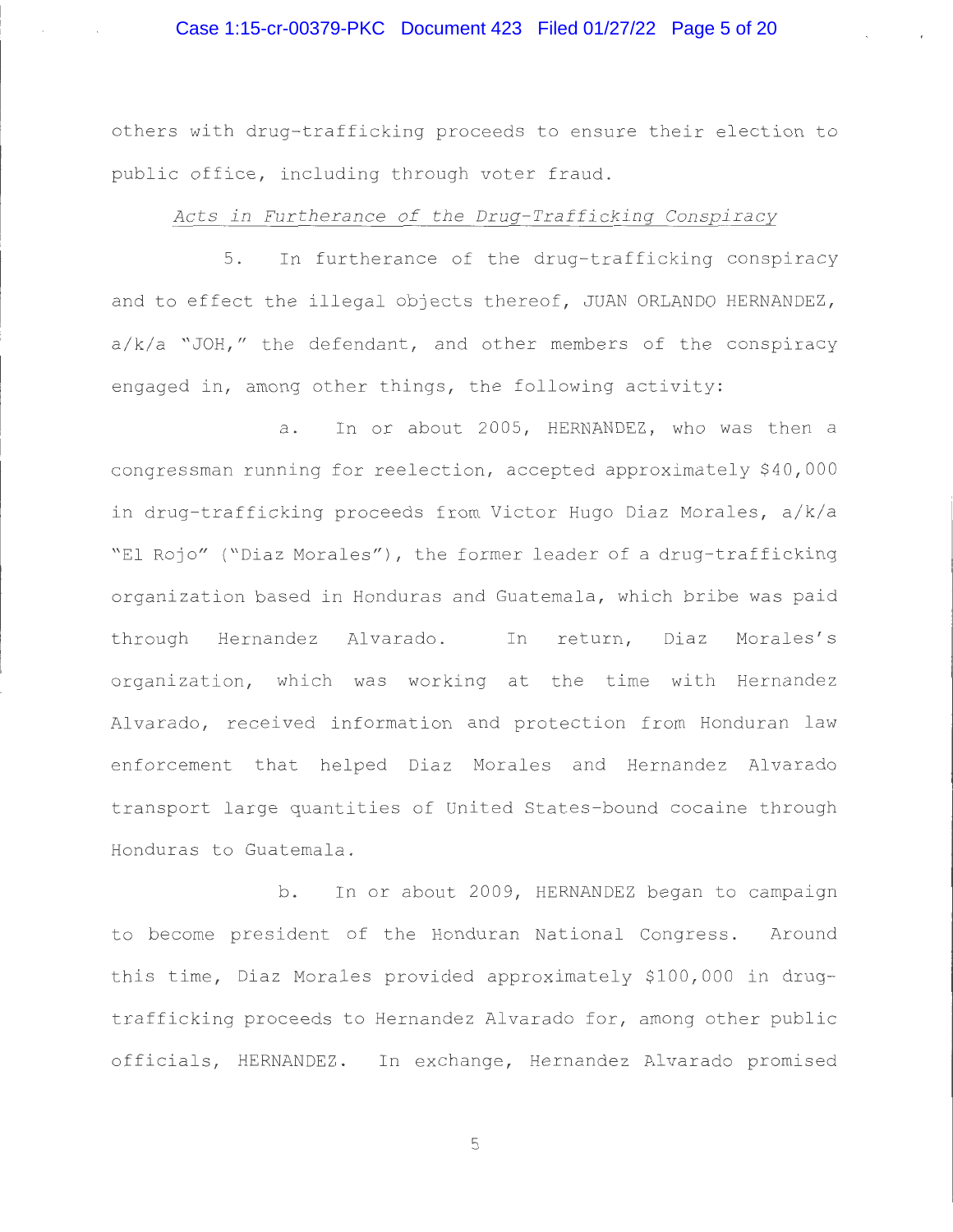# Case 1:15-cr-00379-PKC Document 423 Filed 01/27/22 Page 6 of 20

that if HERNANDEZ's election was successful, officials friendly to Diaz Morales and Hernandez Alvarado's drug trafficking would be placed in top law enforcement positions, and Hernandez Alvarado and Diaz Morales would have more access to information to assist with their criminal activities, including information about interdiction efforts of the Honduran National Police and Army.

c. Between in or about 2004 and in or about 2016, partly as a result of the above-referenced bribes paid to HERNANDEZ, Diaz Morales received sensitive information about law enforcement and the military in Honduras that was critical to his drug-trafficking organization. For example, Diaz Morales received information regarding operations of the Honduran Navy; efforts by the United States to train Honduran Air Force pilots to fly at night to conduct anti-narcotics operations; Honduran military radar capabilities, so that cocaine plane shipments could avoid detection; and interdiction efforts by certain Honduran National Police officials. During in or about this same time period, Diaz Morales and Hernandez Alvarado worked together to transport through Honduras approximately 140 , 000 kilograms of United Statesbound cocaine .

d. In or about 2009, HERNANDEZ's political ally, Porfirio Lobo Sosa, a/k/a "Pepe Lobo" ("Lobo Sosa"), began to campaign to become president of Honduras. Around that time,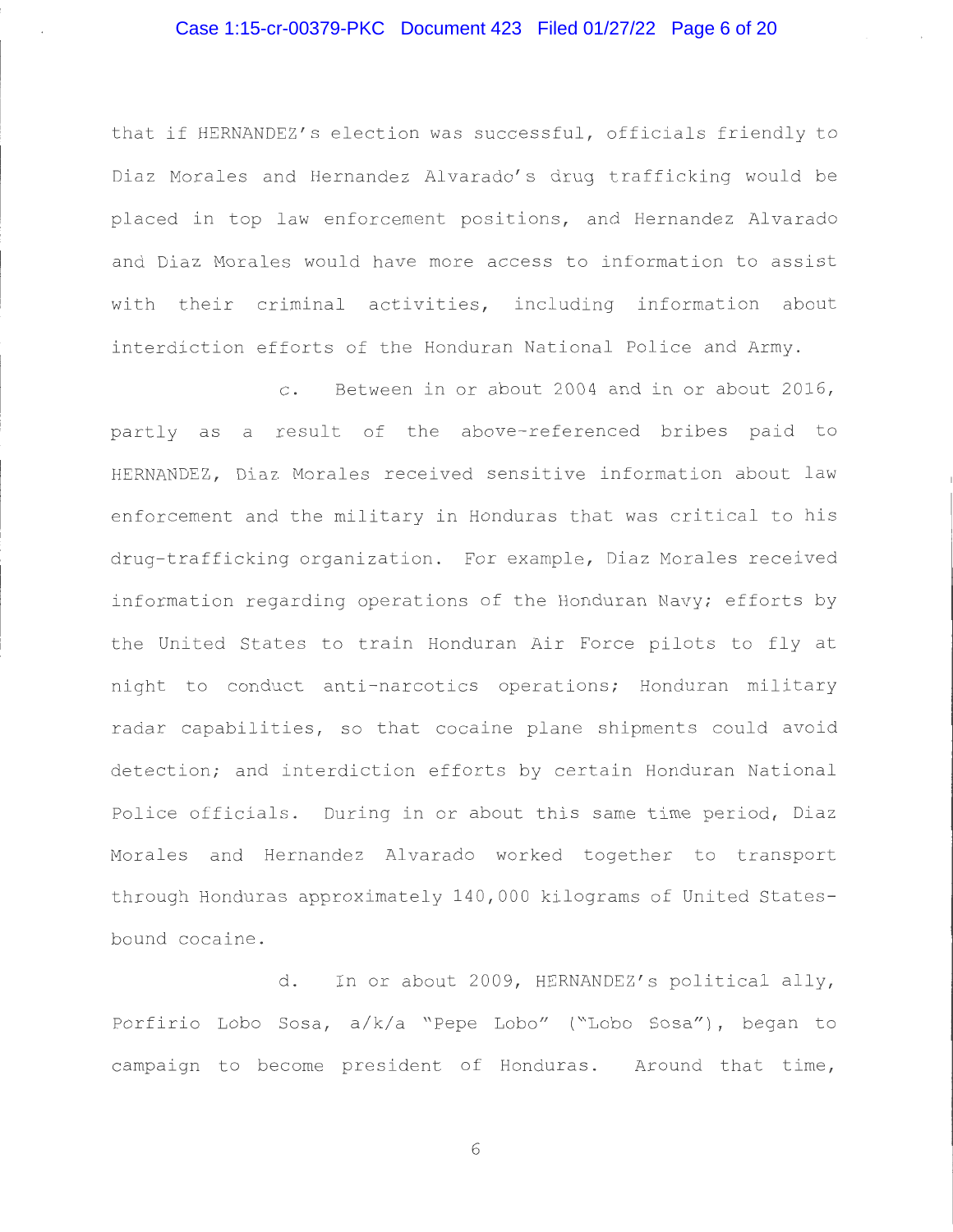# Case 1:15-cr-00379-PKC Document 423 Filed 01/27/22 Page 7 of 20

HERNANDEZ and Lobo Sosa worked together to obtain approximately \$2,000,000 in drug-trafficking proceeds from Amilcar Alexander Ardon Soriano, a/k/a "Chande" ("Ardon Soriano"), a former Honduran drug trafficker and the then-mayor of El Paraíso, Copán in Honduras. In exchange, HERNANDEZ and Lobo Sosa promised to protect Ardon Soriano from arrest and extradition to the United States, and to appoint Ardon Soriano's relative and co-conspirator ("CC-1") to a position in the Honduran national government.

e. In or about November 2009, Lobo Sosa was elected president of Honduras, and in or about January 2010, HERNANDEZ became president of the National Congress. Thereafter, and in exchange for the above-referenced \$2,000,000 bribe from Ardon Soriano, HERNANDEZ and Lobo Sosa appointed CC-1 as the head of a Honduran government agency ("Agency-1"). In that role, and at the direction of HERNANDEZ and Lobo Sosa, CC-1 awarded government contracts to front companies controlled by drug traffickers to help those traffickers launder drug-trafficking proceeds .

f . After HERNANDEZ became president of the National Congress in or about January 2010 , Hernandez Alvarado and Ardon Soriano participated in multiple cocaine shipments per month using various modes of transportation, including helicopters, planes, and boats. At least one of the helicopters Hernandez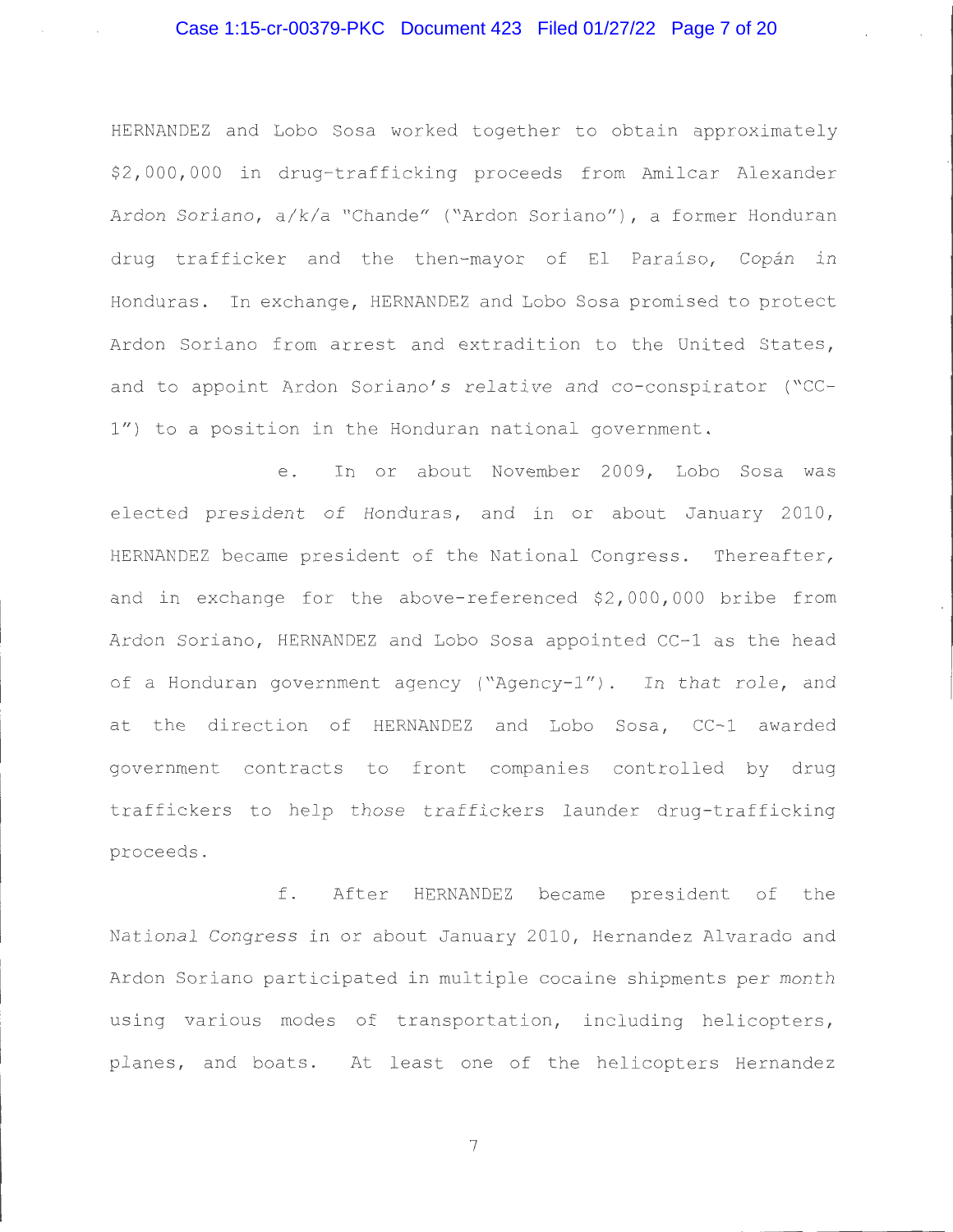# Case 1:15-cr-00379-PKC Document 423 Filed 01/27/22 Page 8 of 20

Alvarado and Ardon Soriano used to transport cocaine was registered in the United States. With the promised support of HERNANDEZ and members of the Honduran National Police, Hernandez Alvarado and Ardon Soriano worked together to transport through Honduras more than approximately 30,000 kilograms of United States-bound cocaine. Secure in the knowledge that HERNANDEZ and other corrupt officials were protecting them, Hernandez Alvarado and Ardon Soriano stamped some of the cocaine that they trafficked with their initials, "TH" and "AA," respectively.

g. In or about 2012, HERNANDEZ publicly supported an amendment to the Honduran Constitution that, for the first time, authorized the extradition of Honduran nationals to the United States to face prosecution for drug-trafficking charges. During private meetings, however, HERNANDEZ, Hernandez Alvarado, and other prominent public officials in Honduras promised to protect their drug-trafficking allies from arrest and extradition to the United States in exchange for large payments of drug-trafficking proceeds and support in upcoming elections .

h. In or about 2013, HERNANDEZ began campaigning to become president of Honduras. In connection with his campaign, HERNANDEZ accepted approximately \$1,000,000 in drug-trafficking proceeds from Guzman Loera that was paid to HERNANDEZ through Hernandez Alvarado. Around this time, Hernandez Alvarado was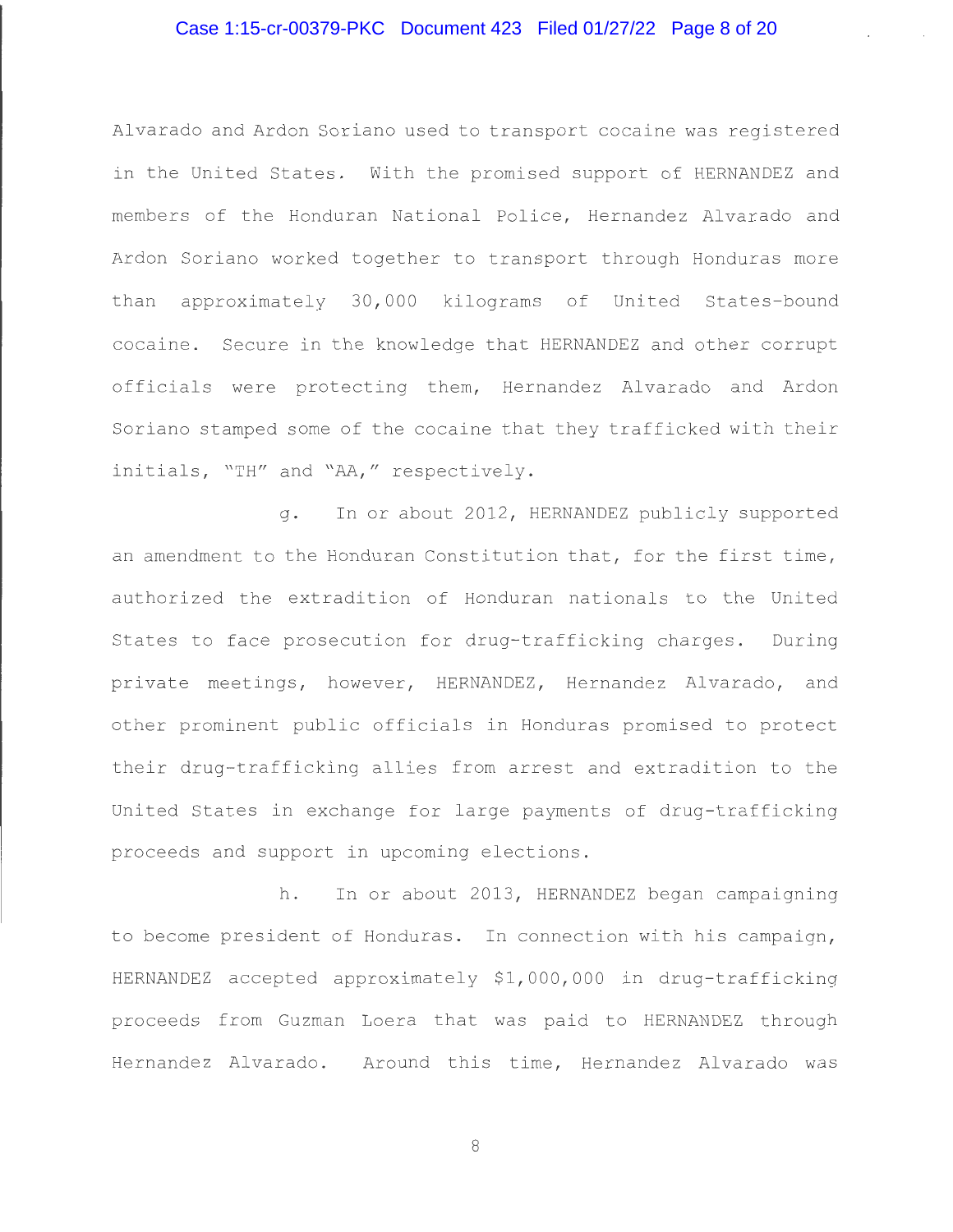working in coordination with Ardon Soriano and another drugtrafficking organization led by Miguel Arnulfo Valle Valle ( "Miguel Valle") and Luis Antonio Valle Valle ( "Luis Valle") to provide the Sinaloa Cartel, then led by Guzman Loera, with mass quantities of cocaine and with armed security for the transport of those shipments through Honduras. HERNANDEZ sent Hernandez Alvarado and an associate, armed with machineguns, to collect the \$1 , 000 , 000 bribe from Guzman Loera. In exchange for the \$1 , 000 , 000 from Guzman Loera, HERNANDEZ promised to continue protecting the Sinaloa Cartel's drug-trafficking activities in Honduras.

i. In or about 2013, in the lead-up to the Honduran presidential election, HERNANDEZ directed CC-1 and others to bribe certain politicians and election officials using HERNANDEZ's campaign funds, which were financed in part from drugtrafficking proceeds, in order to ensure HERNANDEZ won the election. As part of those efforts, CC-1 and others traveled to various municipalities that were not sufficiently supporting HERNANDEZ, and bribed officials who controlled voting centers to manipulate the vote count in HERNANDEZ's favor. In exchange for this election fraud, HERNANDEZ protected and supported Ardon Soriano's drug-trafficking activities.

j. In or about 2013 and 2014, around the time HERNANDEZ was elected president of Honduras, as part of his ongoing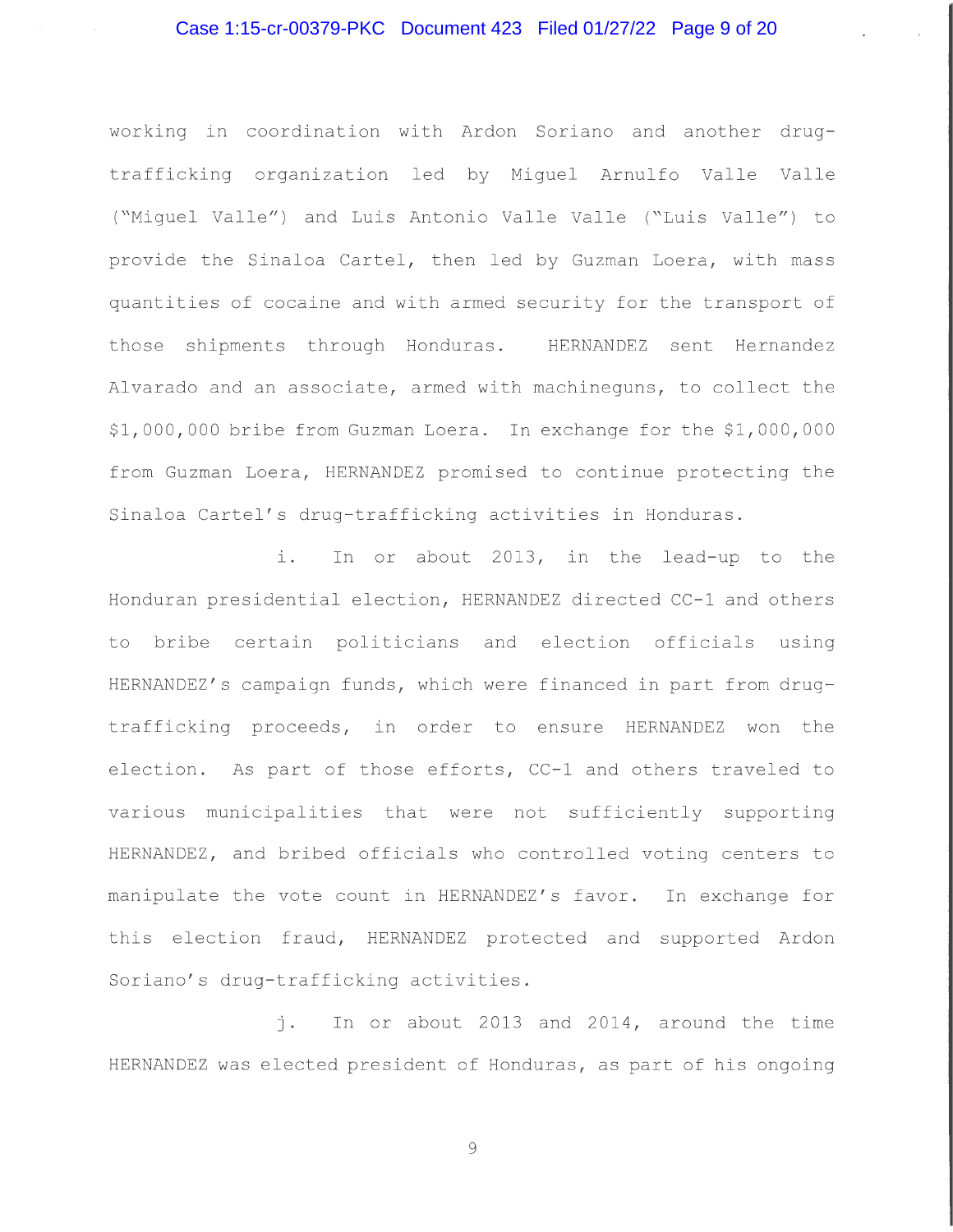participation in the cocaine-trafficking conspiracy, HERNANDEZ partnered with Geovanny Fuentes Ramirez ("Fuentes Ramirez") , a violent Honduran drug trafficker who operated a cocaine laboratory in Honduras. During the course of several meetings, (i) Fuentes Ramirez provided HERNANDEZ with approximately \$25,000, on the understanding that HERNANDEZ would facilitate protection for Fuentes Ramirez from law enforcement scrutiny; (ii) HERNANDEZ told Fuentes Ramirez, in substance and in part, that HERNANDEZ wanted access to a cocaine laboratory controlled by Fuentes Ramirez because of its proximity to a port in Honduras; (iii) HERNANDEZ agreed with Fuentes Ramirez to facilitate the use of Honduran armed forces personnel as security for Fuentes Ramirez's drugtrafficking activities; (iv) HERNANDEZ told Fuentes Ramirez, in substance and in part, that Hernandez Alvarado was managing drugtrafficking activities in Honduras and that Fuentes Ramirez should report directly to Hernandez Alvarado for purposes of drug trafficking; and (v) HERNANDEZ informed Fuentes Ramirez, in substance and in part, that HERNANDEZ was going to "stuff the drugs right up the noses of the gringos ."

k. In or about 2014, when HERNANDEZ was president of Honduras, HERNANDEZ met with Hernandez Alvarado, Ardon Soriano, and CC-1, among others, to discuss the pending extraditions of Miquel Valle and Luis Valle to the United States. During the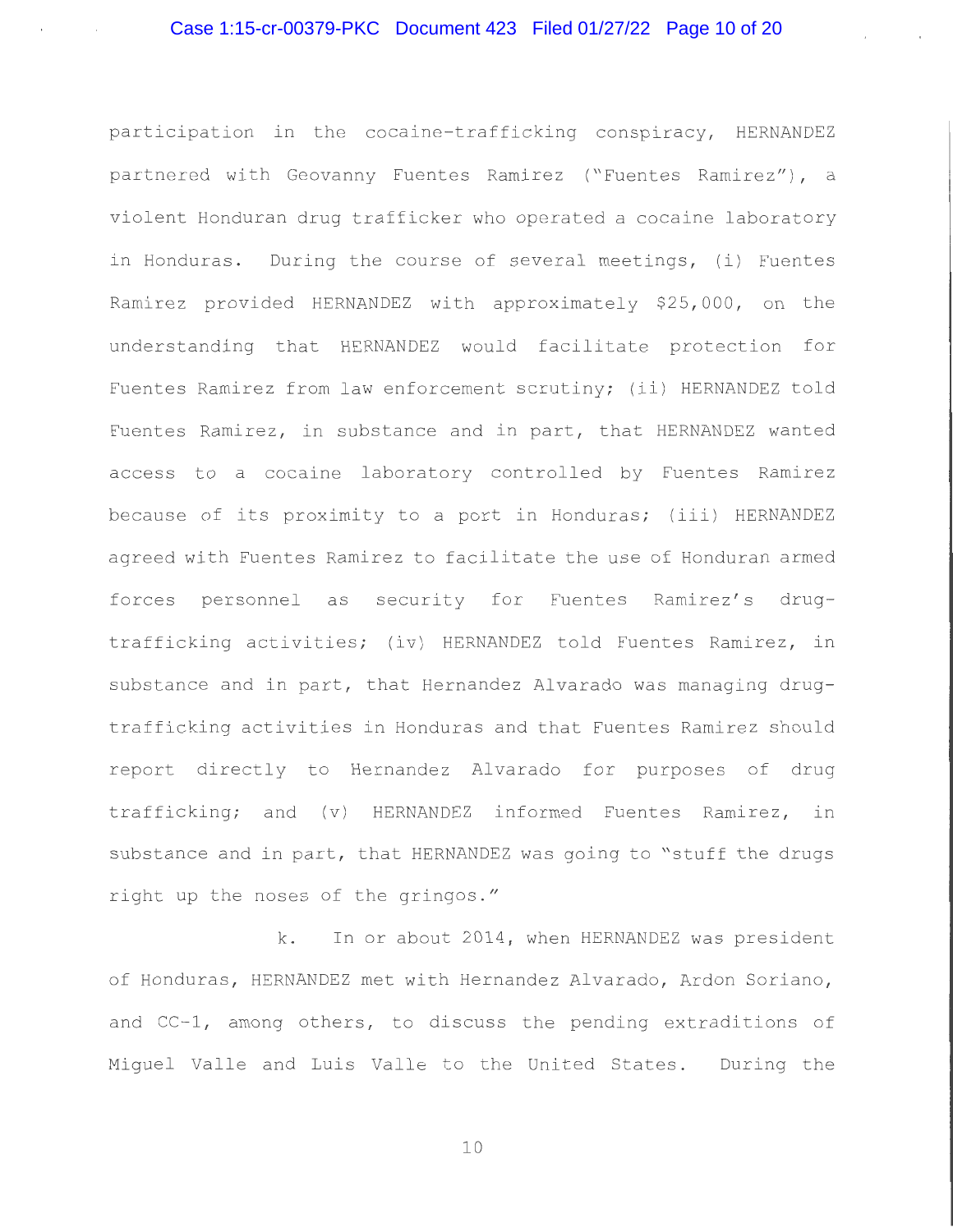## Case 1:15-cr-00379-PKC Document 423 Filed 01/27/22 Page 11 of 20

course of that meeting, HERNANDEZ said, in substance and in part, that HERNANDEZ had decided to extradite the Valles in response to reports that the Valles planned to assassinate HERNANDEZ , but that HERNANDEZ would not extradite his drug-trafficking allies, including Ardon Soriano.

1. In or about 2017, while HERNANDEZ was campaigning to be reelected as president of Honduras, HERNANDEZ met with Ardon Soriano in Copán, Honduras. During the course of that meeting, HERNANDEZ said, in substance and in part, that he was concerned about obtaining enough votes for reelection and asked Ardon Soriano to finance his campaign activities in Copán and Lempira, Honduras, in exchange for continuing to protect Ardon Soriano from arrest and extradition. Ardon Soriano agreed, and he used approximately \$1,500,000 in drug-trafficking proceeds to, among other things, bribe other politicians and election officials to support HERNANDEZ in the 2017 election. HERNANDEZ was then reelected as president of Honduras .

m. In or about 2018, Hernandez Alvarado was charged in the Southern District of New York in connection with his participation in the cocaine-trafficking conspiracy, and he was subsequently convicted after trial on or about October 18, 2019 of offenses including conspiring to import cocaine into the United States, possessing machineguns and destructive devices in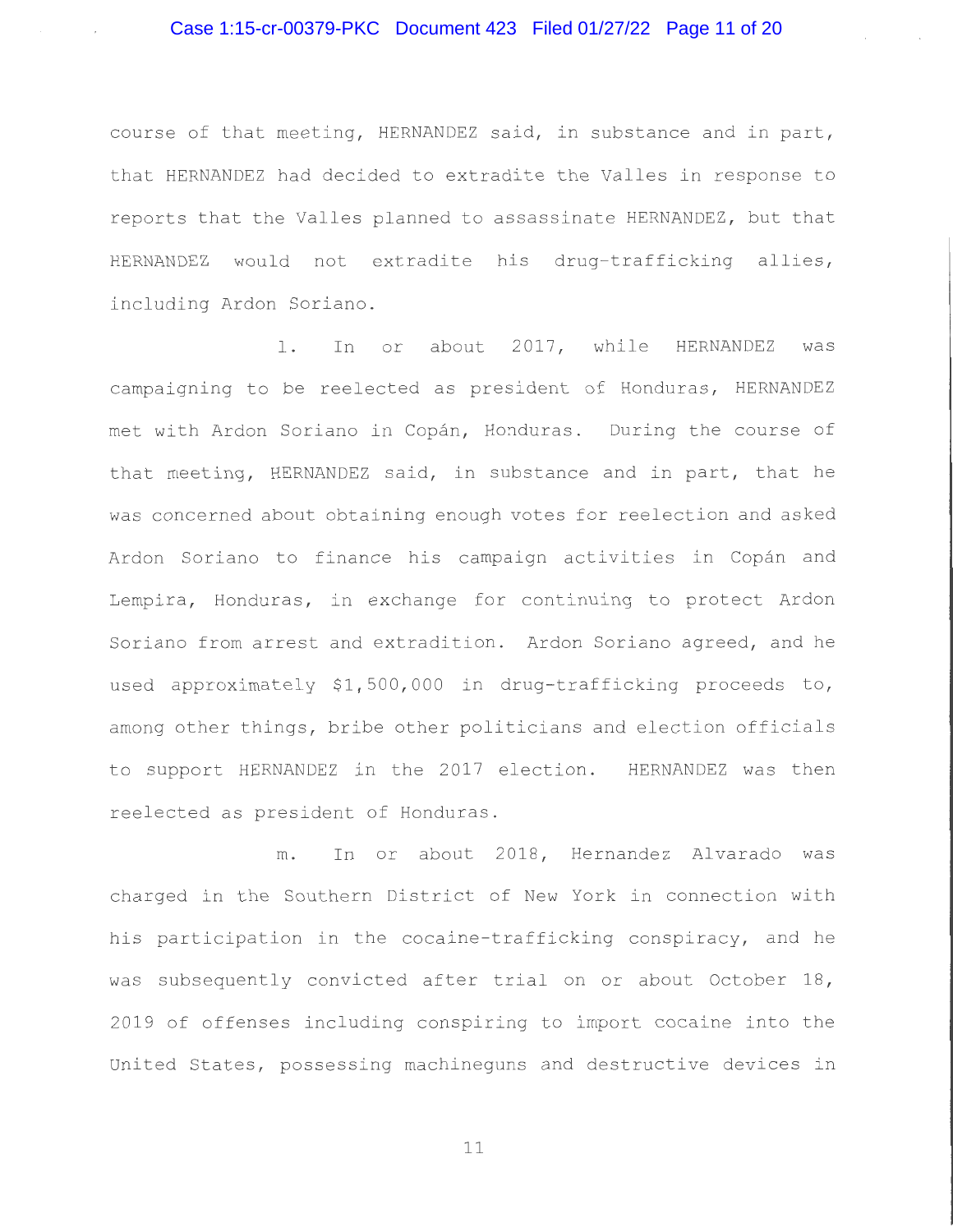furtherance of that drug-trafficking conspiracy, and conspiring to possess machineguns and destructive devices in furtherance of that drug-trafficking conspiracy. While Hernandez Alvarado's case was pending, HERNANDEZ continued to coordinate closely with drug traffickers in Honduras in furtherance of the conspiracy. For example, on or about May 29, 2019, the day after HERNANDEZ was publicly identified in court filings as one of Hernandez Alvarado's co - conspirators, Fuentes Ramirez visited HERNANDEZ ' s presidential residence, and Fuentes Ramirez thereafter continued to pay HERNANDEZ bribes for protection, totaling hundreds of thousands of Honduran lempiras .

n. During Hernandez Alvarado's trial, a photograph recovered from Hernandez Alvarado's cellphone that depicts a machinegun inscribed with HERNANDEZ's name was introduced as evidence. Also introduced as evidence at Hernandez Alvarado's trial were drug ledgers belonging to another former Honduran drug trafficker ( $C-C-2$ ") that contained notations with Hernandez Alvarado's name and HERNANDEZ's initials, "JOH," along with corresponding entries reflecting large payments to HERNANDEZ and Hernandez Alvarado . About a week after Hernandez Alvarado was convicted, on or about October 26, 2019, prisoners armed with machetes and a firearm murdered CC-2 in a Honduran prison to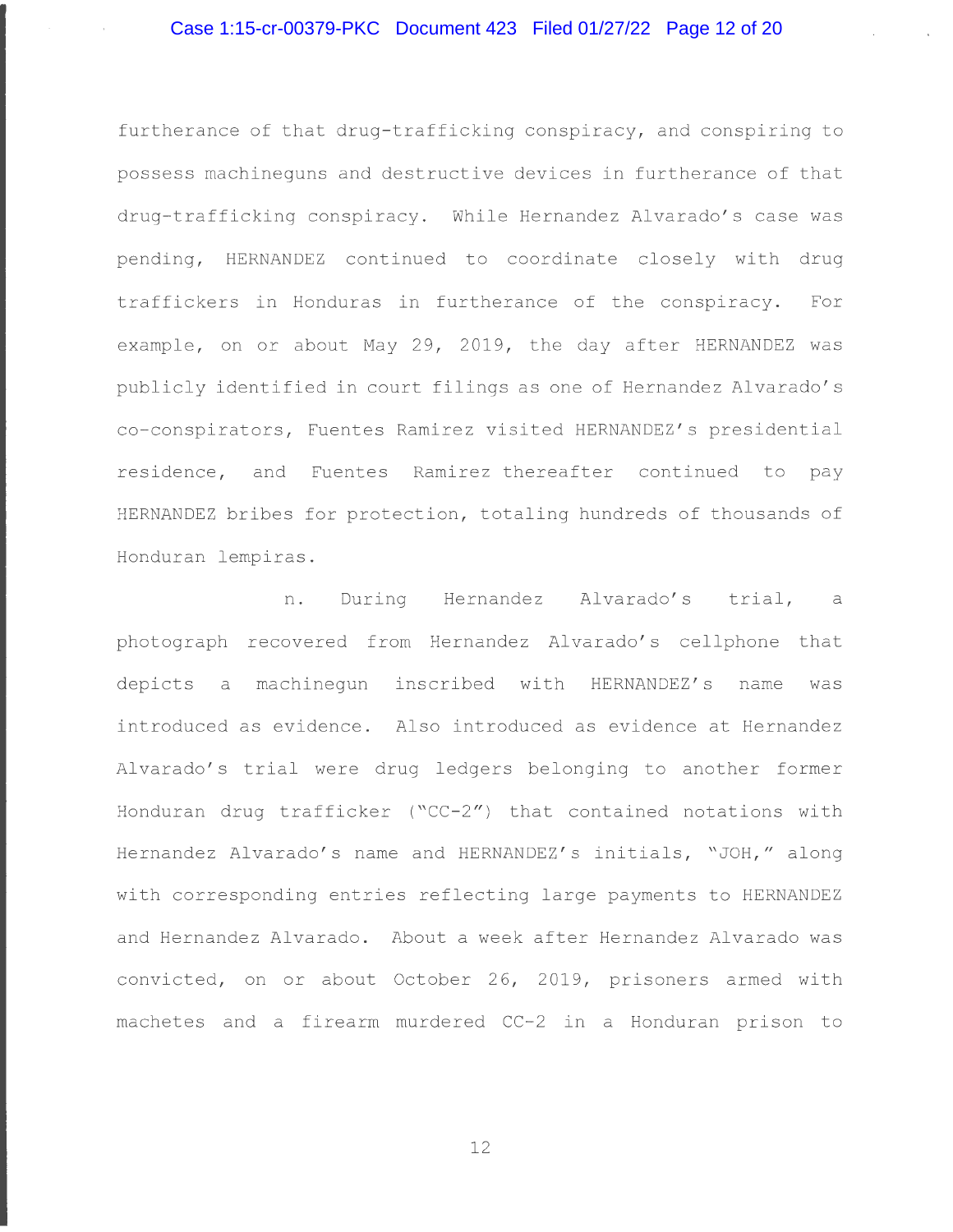## Case 1:15-cr-00379-PKC Document 423 Filed 01/27/22 Page 13 of 20

prevent CC-2's potential cooperation against, among others, HERNANDEZ .

## STATUTORY ALLEGATIONS

6. From at least in or about 2004, up to and including in or about 2022, in Honduras, Guatemala, Venezuela, Colombia, Mexico, and elsewhere, and in an offense begun and committed out of the jurisdiction of any particular State or district of the United States, JUAN ORLANDO HERNANDEZ, a/k/a "JOH," the defendant, and others known and unknown, at least one of whom has been first brought to and arrested in the Southern District of New York, knowingly and intentionally combined, conspired, confederated, and agreed together and with each other to violate the narcotics laws of the United States.

7. It was a part and an object of the conspiracy that JUAN ORLANDO HERNANDEZ, a/k/a "JOH," the defendant, and others known and unknown, would and did import into the United States from a place outside thereof a controlled substance, in violation of Title 21, United States Code, Sections  $952(a)$  and  $960(a)(1)$ .

8. It was further a part and an object of the conspiracy that JUAN ORLANDO HERNANDEZ,  $a/k/a$  "JOH," the defendant, and others known and unknown, would and did manufacture, distribute, and possess with intent to distribute a controlled substance, intending, knowing, and having reasonable cause to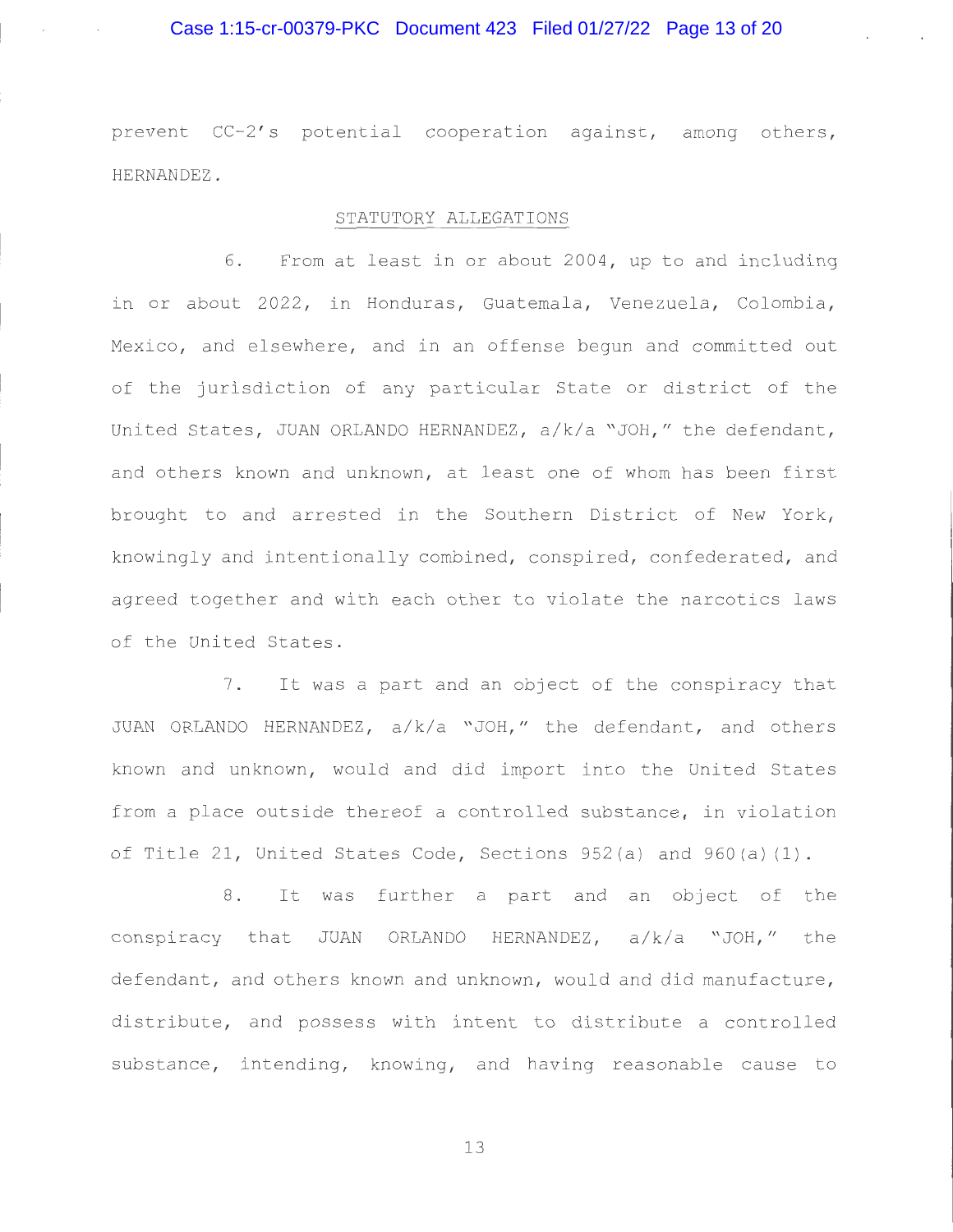## Case 1:15-cr-00379-PKC Document 423 Filed 01/27/22 Page 14 of 20

believe that such substance would be unlawfully imported into the United States and into waters within a distance of 12 miles of the coast of the United States, in violation of Title 21, United States Code, Sections  $959(a)$  and  $960(a)(3)$ .

<sup>9</sup> . It was further a part and an object of the conspiracy that JUAN ORLANDO HERNANDEZ, a/k/a "JOH," the defendant, and others known and unknown, would and did, on board an aircraft registered in the United States, manufacture, distribute, and possess with intent to distribute a controlled substance, in violation of Title 21, United States Code, Sections 959 (c) and 960 (a) (3)

10 . The controlled substance that JUAN ORLANDO HERNANDEZ, a/k/a "JOH," the defendant, conspired to (i) import into the United States and into the customs territory of the United States from a place outside thereof, (ii) manufacture, distribute, and possess with intent to distribute, intending, knowing, and having reasonable cause to believe that such substance would be unlawfully imported into the United States and into waters within a distance of 12 miles of the coast of the United States, and (iii) manufacture, distribute, and possess with intent to distribute on board an aircraft registered in the United States, was five kilograms and more of mixtures and substances containing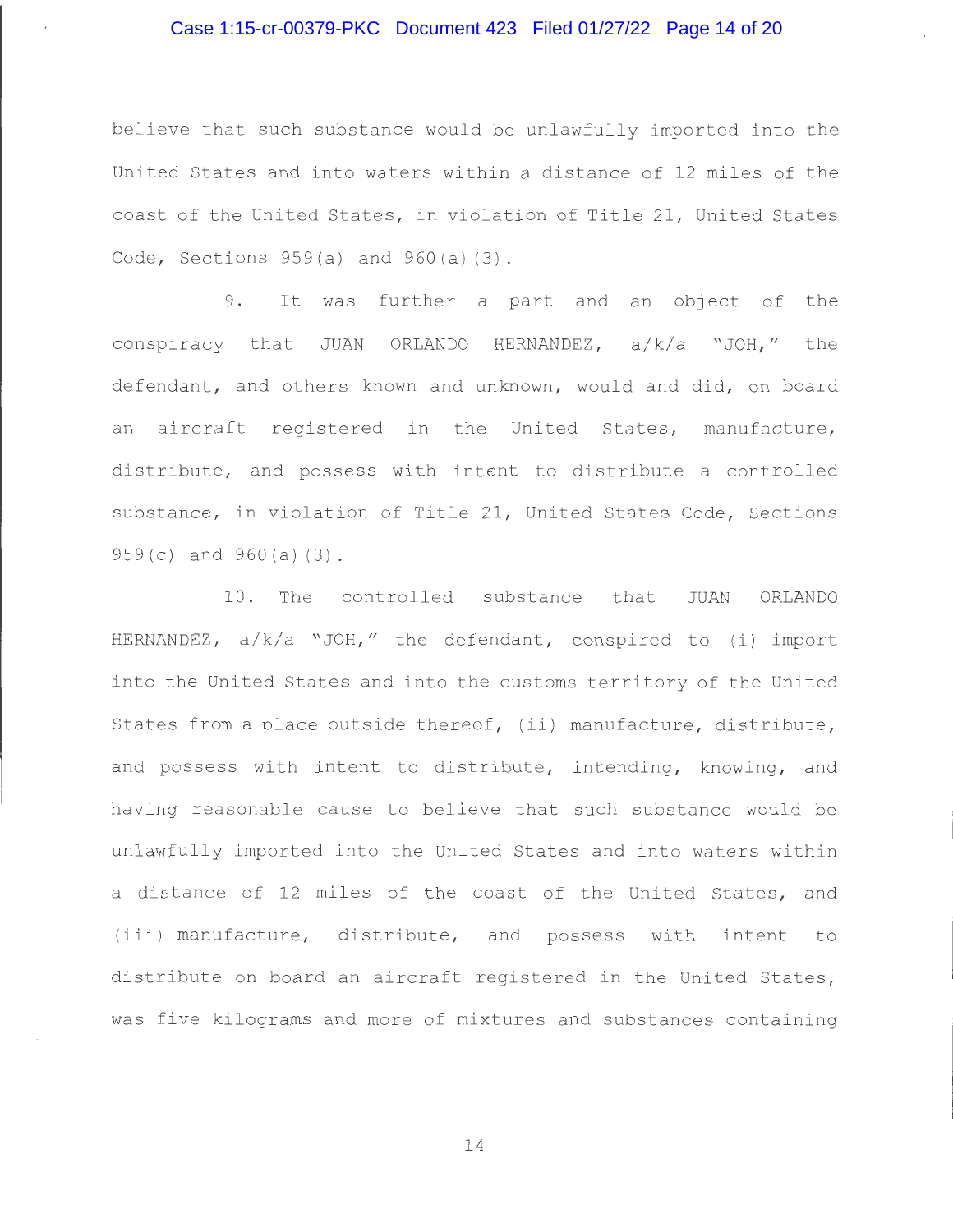a detectable amount of cocaine, in violation of Title 21, United States Code, Section  $960(b)$  (1) (B).

(Title 21, United States Code, Section 963; and Title 18, United States Code, Section 3238.)

#### **COUNT TWO**

### **(Possession of Machineguns and Destructive Devices)**

The Grand Jury further charges:

11. Paragraphs 1 through 5 of this Superseding Indictment are realleged and incorporated by reference as though fully set forth herein.

12. From at least in or about 2004, up to and including in or about 2022, in Honduras, Guatemala, Venezuela, Colombia, Mexico, and elsewhere, and in an offense begun and committed out of the jurisdiction of any particular State or district of the United States, and for which at least one of two or more joint offenders has been first brought to and arrested in the Southern District of New York, JUAN ORLANDO HERNANDEZ, a/k/a "JOH," the defendant, during and in relation to a drug trafficking crime for which he may be prosecuted in a court of the United States, to wit, the cocaine importation conspiracy charged in Count One of this Superseding Indictment, knowingly used and carried firearms, and, in furtherance of such crime, knowingly possessed firearms, and aided and abetted the use, carrying, and possession of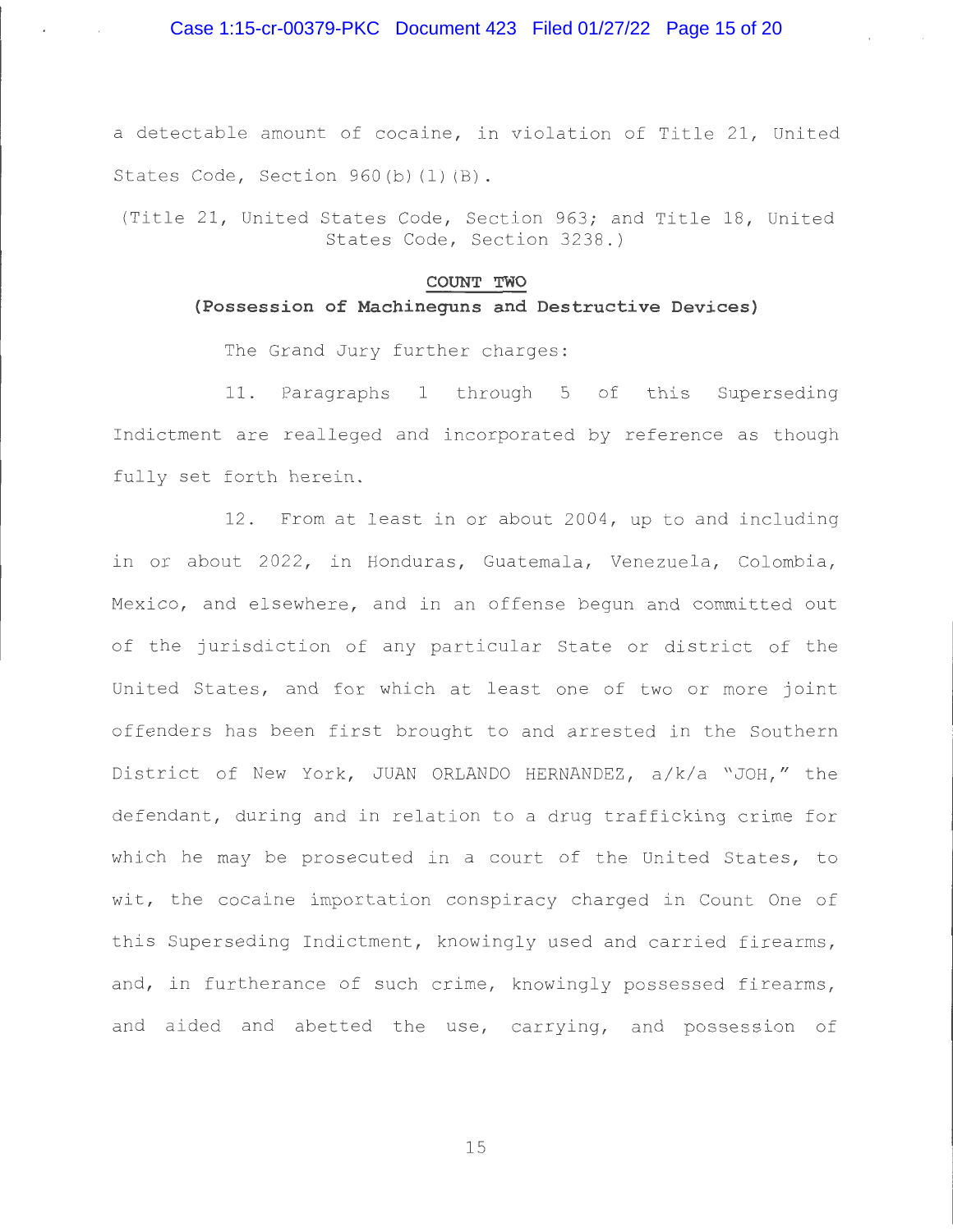### Case 1:15-cr-00379-PKC Document 423 Filed 01/27/22 Page 16 of 20

firearms, to wit, machineguns that were capable of automatically shooting more than one shot, without manual reloading, by a single function of the trigger, as well as destructive devices .

(Title 18, United States Code, Sections  $924(c)$  (1) (A), 924 (c) (1) (B) (ii), 3238, and 2.)

### **COUNT THREE**

# **(Conspiracy to Possess Machineguns and Destructive Devices)**

The Grand Jury further charges:

13 . Paragraphs 1 through 5 of this Superseding Indictment are realleged and incorporated by reference as though fully set forth herein.

14. From at least in or about 2004, up to and including in or about 2022, in Honduras, Guatemala, Venezuela, Colombia, Mexico, and elsewhere, and in an offense begun and committed out of the jurisdiction of any particular State or district of the United States, JUAN ORLANDO HERNANDEZ,  $a/k/a$  "JOH," the defendant, and others known and unknown, at least one of whom has been first brought to and arrested in the Southern District of New York, knowingly and intentionally combined, conspired, confederated, and agreed together and with each other to violate Title 18, United States Code, Section 924(c).

15. It was a part and an object of the conspiracy that JUAN ORLANDO HERNANDEZ, a/k/a "JOH," the defendant, and others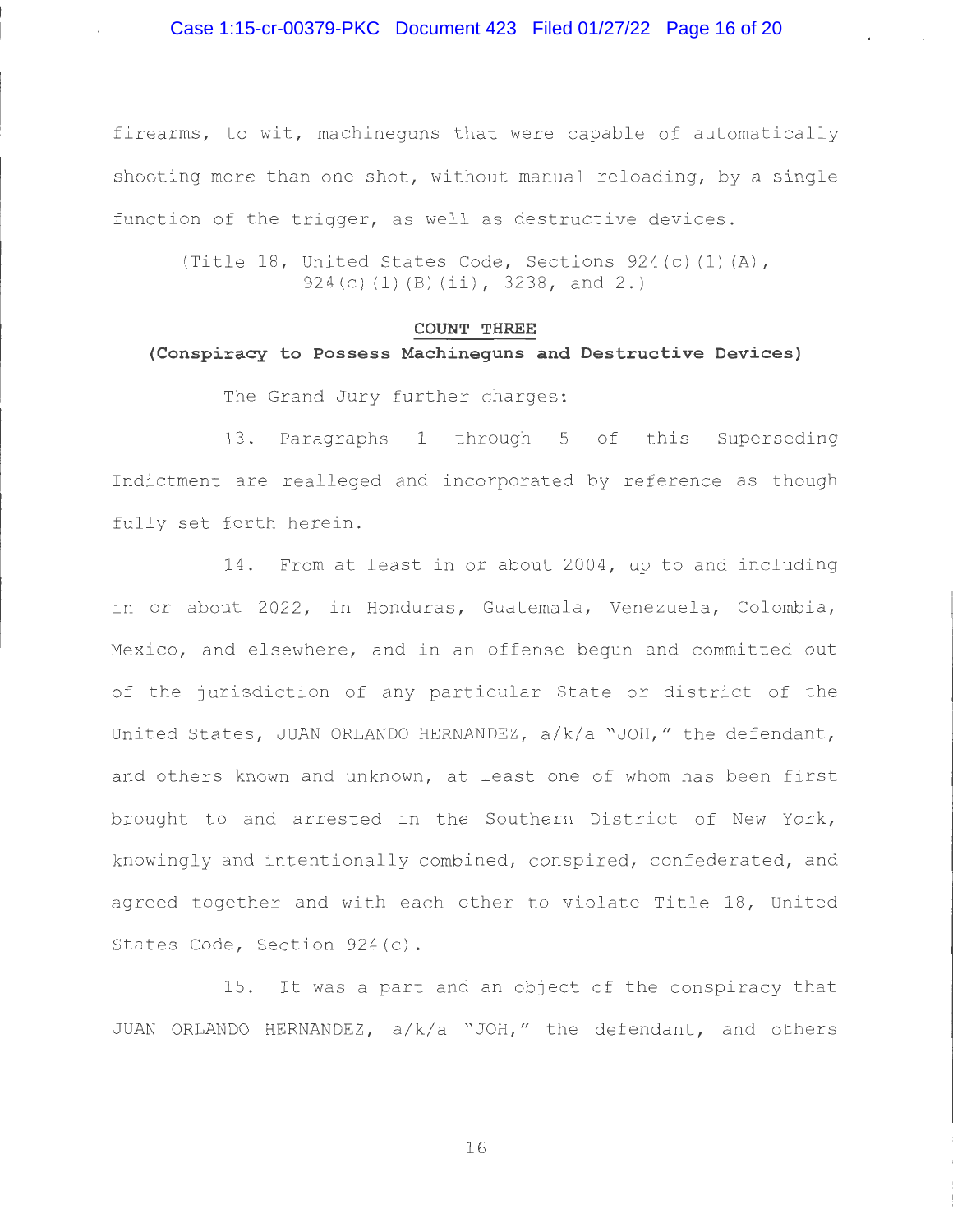known and unknown, would and did, during and in relation to a drug trafficking crime for which he may be prosecuted in a court of the United States, to wit, the cocaine importation conspiracy charged in Count One of this Superseding Indictment, knowingly use and carry firearms, and, in furtherance of such crime, knowingly possess firearms, including machineguns that were capable of automatically shooting more than one shot, without manual reloading, by a single function of the trigger, as well as destructive devices, in violation of Title 18, United States Code, Sections  $924(c) (1) (A)$  and  $924(c) (1) (B) (ii)$ .

(Title 18, United States Code, Sections 924(o) and 3238.)

## **FORFEITURE ALLEGATION (As to Count One)**

16 . As a result of committing the controlled substance offense charged in Count One of this Superseding Indictment, JUAN ORLANDO HERNANDEZ,  $a/k/a$  "JOH," the defendant, shall forfeit to the United States, pursuant to Title 21, United States Code, Sections 853 and 970, any and all property constituting, or derived from, any proceeds the defendant obtained, directly or indirectly, as a result of the offense, and any and all property used, or intended to be used, in any manner or part, to commit, and to facilitate the commission of, the offense charged in Count One of this Superseding Indictment .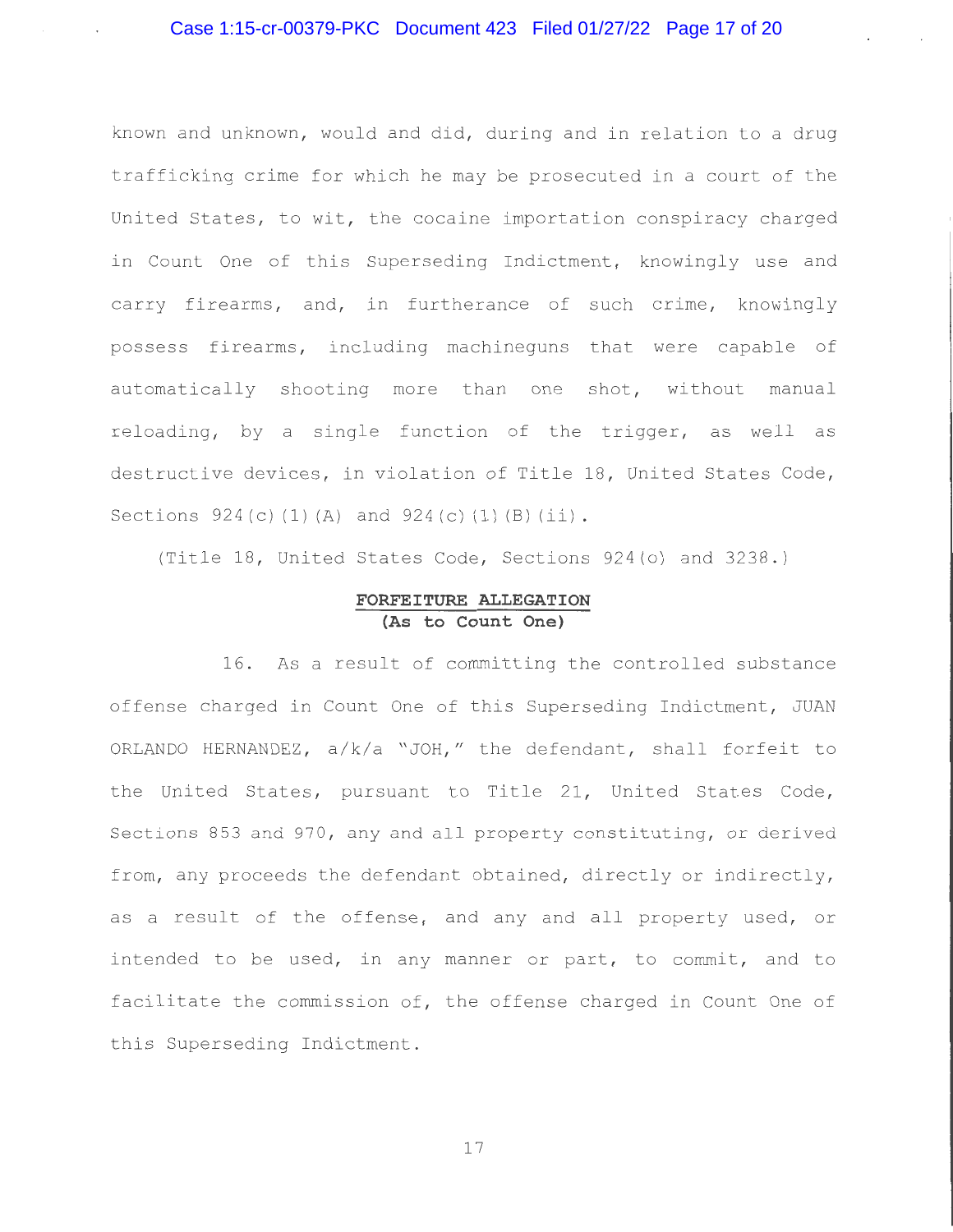## **FORFEITURE ALLEGATION (As to Counts Two and Three)**

17. As a result of committing the firearms offenses charged in Counts Two and Three of this Superseding Indictment, JUAN ORLANDO HERNANDEZ, a/k/a "JOH," the defendant, shall forfeit to the United States, pursuant to Title 18, United States Code, Section 924(d), all firearms and ammunition involved in and used in the commission of the offenses charged in Counts Two and Three of this Superseding Indictment .

### Substitute Assets Provision

18. If any of the above-described forfeitable property, as a result of any act or omission of JUAN ORLANDO HERNANDEZ , a/k/a "JOH," the defendant:

- a. cannot be located upon the exercise of due diligence;
- b. has been transferred or sold to, or deposited with, a third person;
- c. has been placed beyond the jurisdiction of the Court;
- d. has been substantially diminished in value; or
- e. has been commingled with other property which cannot be subdivided without difficulty,

it is the intent of the United States, pursuant to Title 21, United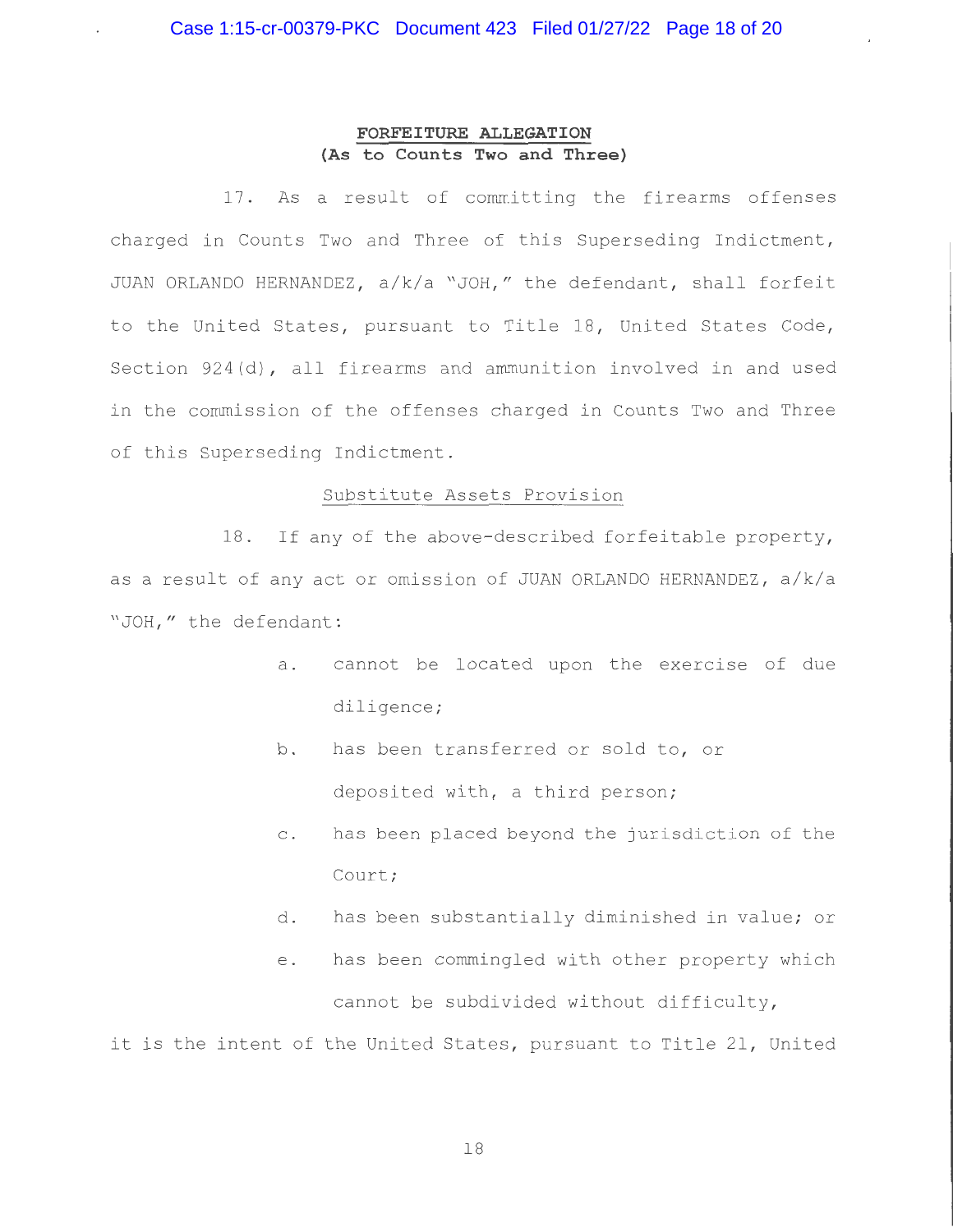States Code, Sections 853(p) and 970, and Title 28, United States Code, Section  $2461(c)$ , to seek forfeiture of any other property of the defendant up to the value of the above forfeitable property.

(Title 21, United States Code, Sections 853 & 970; and Title 28, United States Code, Section 2461(c).)

|            |  | u.<br><b>Tara</b> |
|------------|--|-------------------|
|            |  |                   |
| FOREPERSON |  |                   |

 $\sim 10^{11}$  m  $^{-1}$ 

Dom: of W://:

United States Attorney